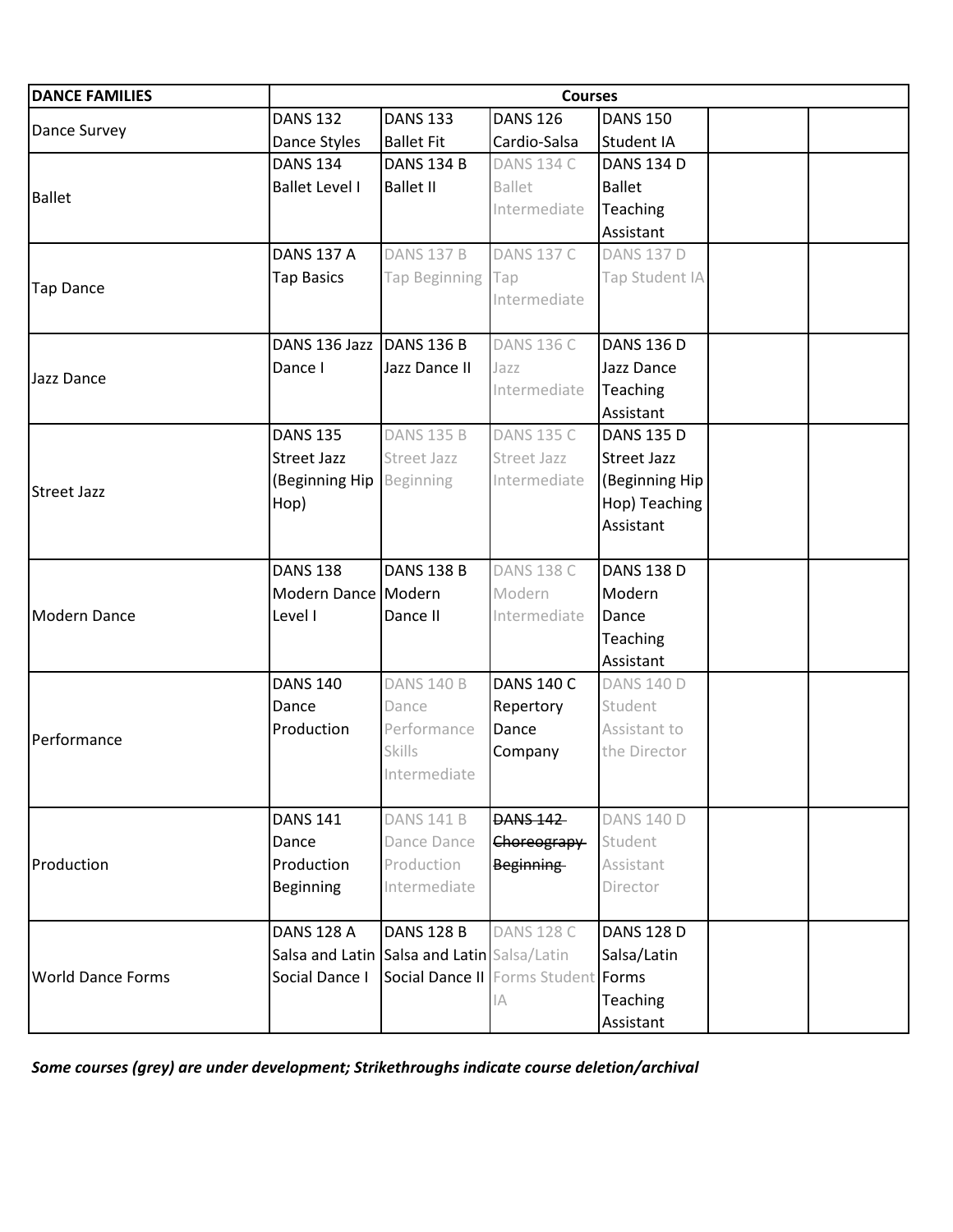| <b>MUSIC FAMILIES</b>       |                 |                         |                      |                       | <b>Courses</b>  |                 |                 |                  |  |
|-----------------------------|-----------------|-------------------------|----------------------|-----------------------|-----------------|-----------------|-----------------|------------------|--|
|                             | <b>MUSI 130</b> | <b>MUSI 132</b>         | <b>MUSI 133</b>      | <b>MUSI 230</b>       | <b>MUSI 232</b> | <b>MUSI 143</b> |                 |                  |  |
|                             | Voice I         | Voice II                | Musical              | Voice III             | Voice IV        | Musical         |                 |                  |  |
| Vocal Technique             |                 |                         | <b>Theater Voice</b> |                       |                 | Theater         |                 |                  |  |
|                             |                 |                         |                      |                       |                 | Voice II        |                 |                  |  |
|                             | <b>MUSI 140</b> | <b>MUSI 150</b>         | <b>MUSI 240</b>      | <b>MUSI 142</b>       | <b>MUSI 145</b> | <b>MUSI 146</b> | <b>MUSI 155</b> | <b>MUSI 242</b>  |  |
|                             | Guitar I        | <b>Beginning</b>        | <b>Guitar III</b>    | <b>Guitar II</b>      | Woodwind        | <b>Brass</b>    | <b>String</b>   | <b>Guitar IV</b> |  |
| Instrumental Technique      |                 | Percussion              |                      |                       | Methods         | Methods         | Methods         |                  |  |
|                             |                 | Instruments             |                      |                       |                 |                 |                 |                  |  |
|                             | <b>MUSI 135</b> | <b>MUSI 138</b>         | <b>MUSI 235</b>      | <b>MUSI 238</b>       |                 |                 |                 |                  |  |
|                             | Class Piano I   | Class Piano II          | Class Piano III      | <b>Class Piano IV</b> |                 |                 |                 |                  |  |
| Piano                       |                 |                         |                      |                       |                 |                 |                 |                  |  |
|                             |                 |                         |                      |                       |                 |                 |                 |                  |  |
|                             | <b>MUSI 161</b> | <b>MUSI 162</b>         | <b>MUSI 164</b>      | <b>MUSI 166</b>       | <b>MUSI 260</b> | <b>MUSI 266</b> | <b>MUSI 169</b> |                  |  |
|                             | Vocal           | <b>Gospel Choir</b>     | Ensemble             | Women's               | Vocal           | Women's         | Men's           |                  |  |
| <b>Vocal Music Ensemble</b> | Ensemble-       |                         | Movement             | Chorale               | Performance     | Ensemble        | Chorale         |                  |  |
|                             | Prima Voce      |                         |                      |                       | Seminar         |                 |                 |                  |  |
|                             | <b>MUSI 174</b> | <b>MUSI 177</b>         | <b>MUSI 185</b>      | <b>MUSI 280</b>       | <b>MUSI 152</b> |                 |                 |                  |  |
| Instrumental Music Ensemble | Rehearsal and   | Rehearsal and           | <b>Stage Band</b>    | Instrumental          | Guitar          |                 |                 |                  |  |
|                             | Performance     | Performance             |                      | Performance           | Ensemble        |                 |                 |                  |  |
|                             | <b>Strings</b>  | Winds                   |                      | Seminar               |                 |                 |                 |                  |  |
|                             | <b>MUSI 160</b> | <b>MUSI 176</b>         | <b>MUSI 179</b>      | MUSI 181 Jazz         |                 |                 |                 |                  |  |
|                             | College         | Repertory               | Repertory            | Ensemble              |                 |                 |                 |                  |  |
| Large Ensembles             | Chorale         | Orchestra               | Wind                 |                       |                 |                 |                 |                  |  |
|                             |                 |                         | Ensemble             |                       |                 |                 |                 |                  |  |
|                             | <b>MUSI 124</b> | MUSI 126 Intro MUSI 147 |                      | <b>MUSI 148</b>       |                 |                 |                 |                  |  |
|                             | Computer        | to Sound                | Composing            | <b>Digital Sound</b>  |                 |                 |                 |                  |  |
| Music Technology            | Applications in | Reinforcement           | Music on the         | Recording             |                 |                 |                 |                  |  |
|                             | <b>Music</b>    | and Recording           | Computer             |                       |                 |                 |                 |                  |  |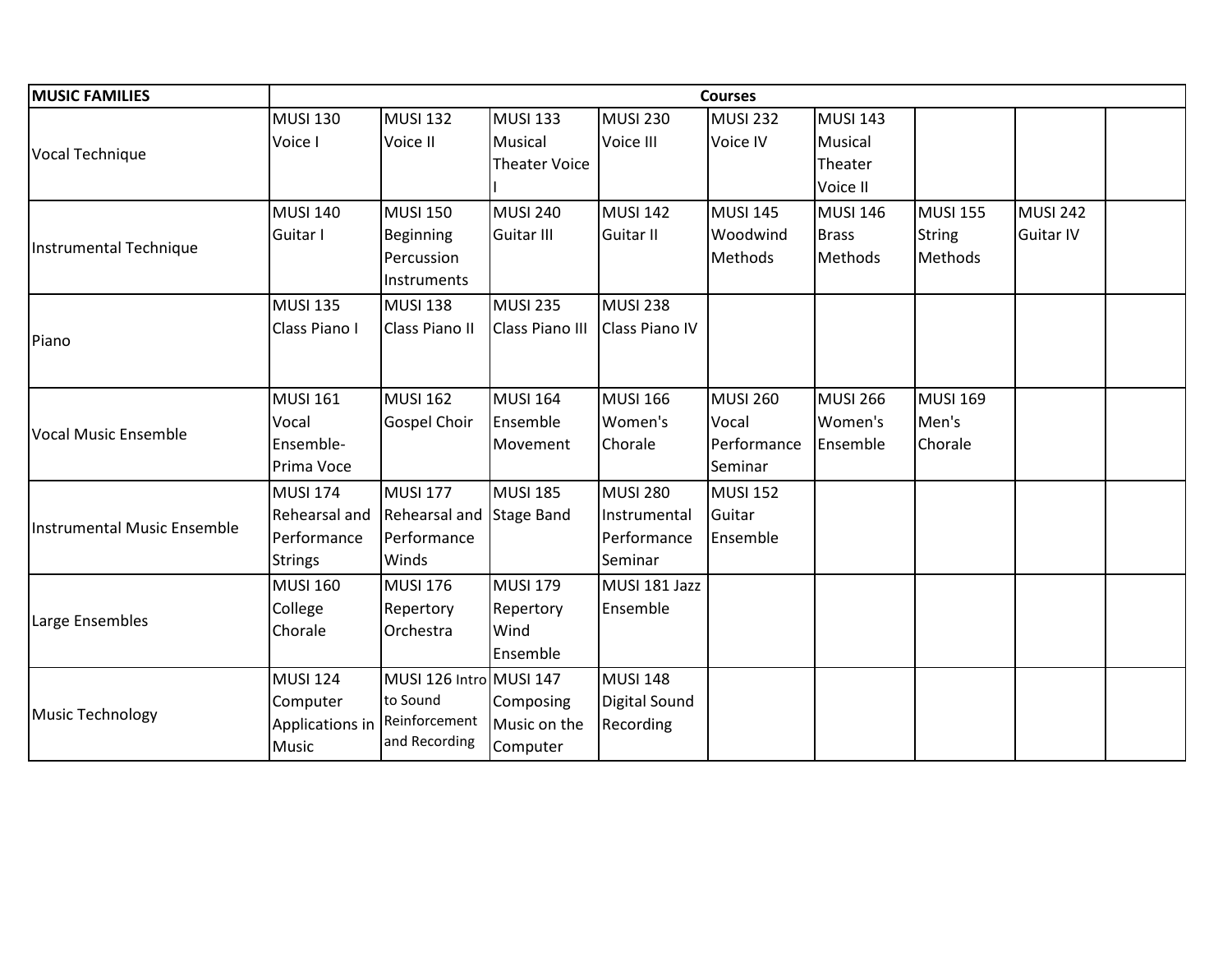| Musical Theater Production | THEA 153         | THEA 153               | MUSI 164 | MUSI 170    | <b>MUSI 172</b>       | <b>MUSI 173</b> | <b>MUSI 183</b> | MUSI 223  | <b>MUSI 243</b> |
|----------------------------|------------------|------------------------|----------|-------------|-----------------------|-----------------|-----------------|-----------|-----------------|
|                            | Music Theater    | Dance Theater Ensemble |          | Musical     | Musical Revue Musical |                 | Musical         | Musical   | Musical         |
|                            | Production       | <b>IProduction</b>     | Movement | Theater     | Performance           | Theater         | Theater         | Theater   | Theater         |
|                            |                  |                        |          | Performance |                       | Performance:    | Performance:    | Voice III | Voice IV        |
|                            |                  |                        |          |             |                       | Young           | Cintemporary    |           |                 |
|                            |                  |                        |          |             |                       | Audiences       |                 |           |                 |
| <b>Selected Topics</b>     | <b>MUSI 298</b>  | <b>MUSI 398</b>        |          |             |                       |                 |                 |           |                 |
|                            | Selected         | <b>Selected</b>        |          |             |                       |                 |                 |           |                 |
|                            | <b>Topics in</b> | Topics in              |          |             |                       |                 |                 |           |                 |
|                            | <b>Music</b>     | <b>Music</b>           |          |             |                       |                 |                 |           |                 |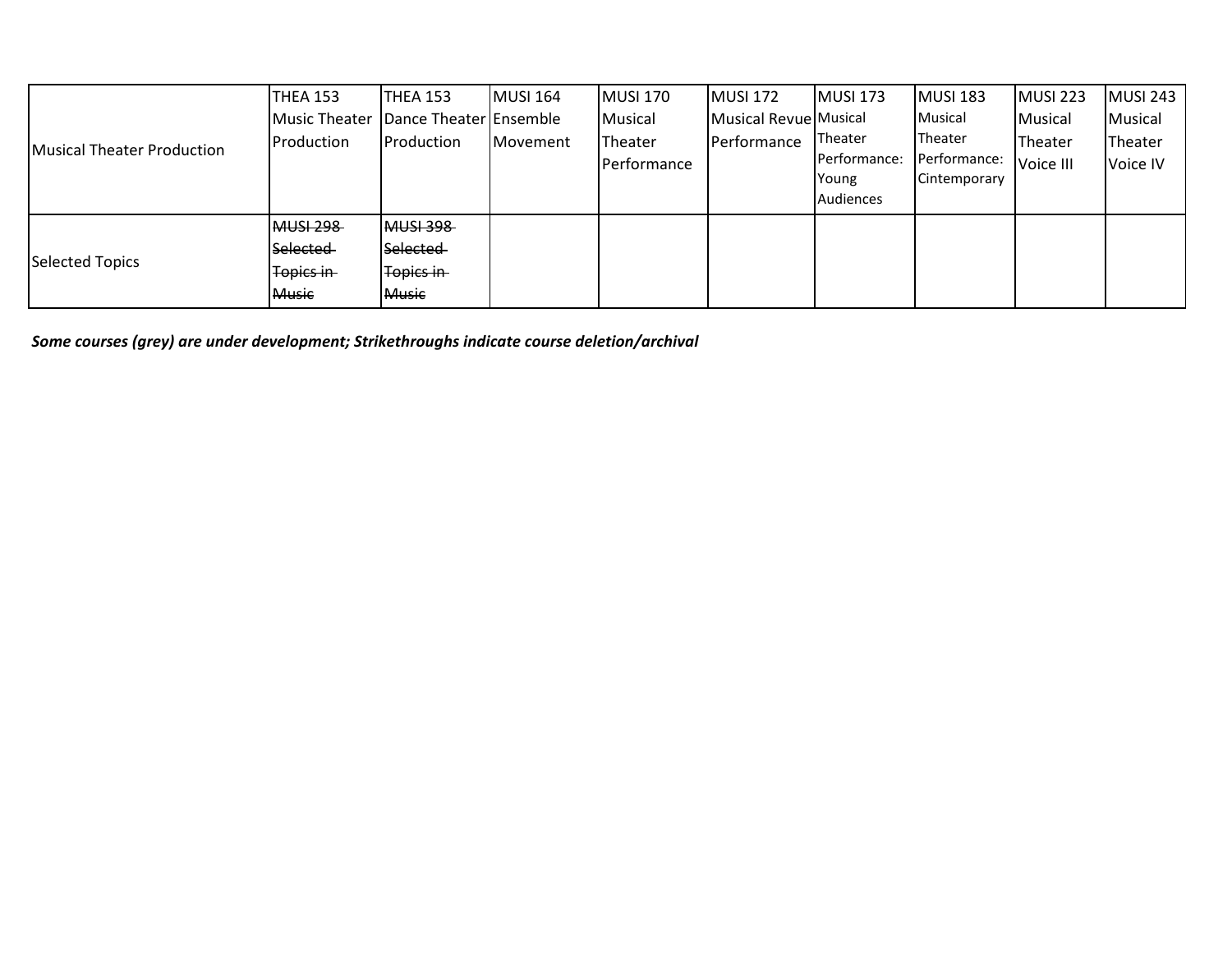| PHYE/ATHLETICS FAMILIES | <b>Courses</b>      |                   |                         |                        |  |  |  |
|-------------------------|---------------------|-------------------|-------------------------|------------------------|--|--|--|
| Swimming                | <b>PHYE 100</b>     | <b>PHYE 100 B</b> | <b>PHYE 144</b>         | <b>PHYE 147</b>        |  |  |  |
|                         | Swimming            | Intermediate      | <b>Aquatic Fitness</b>  | Swim for               |  |  |  |
|                         |                     | Swimming          |                         | Fitness                |  |  |  |
| <b>Aquatic Aerobics</b> | <b>PHYE 102 A</b>   | <b>PHYE 102B</b>  |                         |                        |  |  |  |
|                         | Water               | Water             |                         |                        |  |  |  |
|                         | Exercise            | Exercise          |                         |                        |  |  |  |
|                         | Beginning           | Deep Water        |                         |                        |  |  |  |
| <b>Water Polo</b>       | <b>PHYE 104</b>     | <b>PHYE 105</b>   |                         |                        |  |  |  |
|                         | <b>Basic Skills</b> | Technical-        |                         |                        |  |  |  |
|                         |                     | <b>Skills</b>     |                         |                        |  |  |  |
|                         |                     | Analysis          |                         |                        |  |  |  |
| <b>Bowling</b>          | <b>PHYE 108</b>     |                   |                         |                        |  |  |  |
|                         | <b>Bowling</b>      |                   |                         |                        |  |  |  |
|                         |                     |                   |                         |                        |  |  |  |
| <b>Billiards</b>        | <b>PHYE 109</b>     |                   |                         |                        |  |  |  |
|                         | <b>Billiards</b>    |                   |                         |                        |  |  |  |
|                         |                     |                   |                         |                        |  |  |  |
| Golf                    | <b>PHYE 111</b>     | <b>PHYE 112</b>   | <b>PHYE 112B</b>        |                        |  |  |  |
|                         | Golf                | Golf              | Intermediate            |                        |  |  |  |
|                         | Managing            |                   | Golf                    |                        |  |  |  |
|                         | Course              |                   |                         |                        |  |  |  |
|                         | Play                |                   |                         |                        |  |  |  |
| Badminton               | <b>PHYE 113</b>     | <b>PHYE 113B</b>  |                         |                        |  |  |  |
|                         | Badminton           | Intermediate      |                         |                        |  |  |  |
|                         |                     | Badminton         |                         |                        |  |  |  |
| Racquetball             | <b>PHYE 118</b>     | <b>PHYE 118B</b>  |                         | <b>PHYE 119</b>        |  |  |  |
|                         | Racquetball         | Intermediate      |                         | Racquetball            |  |  |  |
|                         |                     | Racquetball       |                         | <b>Skills Analysis</b> |  |  |  |
|                         |                     |                   |                         |                        |  |  |  |
| Tennis                  | <b>PHYE 123</b>     | <b>PHYE</b>       |                         | <b>PHYE 124</b>        |  |  |  |
|                         | Tennis              | 123B              |                         | <b>Tennis</b>          |  |  |  |
|                         |                     | Intermediate      |                         | <b>Skills Analysis</b> |  |  |  |
|                         |                     | <b>Tennis</b>     |                         |                        |  |  |  |
| Volleyball              | <b>PHYE 125</b>     | <b>PHYE 125B</b>  | <b>PHYE 127</b><br>Sand |                        |  |  |  |
|                         | Volleyball          | Intermediate      | Volleyball              |                        |  |  |  |
|                         |                     | Volleyball        |                         |                        |  |  |  |
| Aerobics                | <b>PHYE 129</b>     | <b>PHYE</b>       |                         |                        |  |  |  |
|                         | Spinning            | 129B              |                         |                        |  |  |  |
|                         |                     | Intermediate      |                         |                        |  |  |  |
|                         |                     | Spinning          |                         |                        |  |  |  |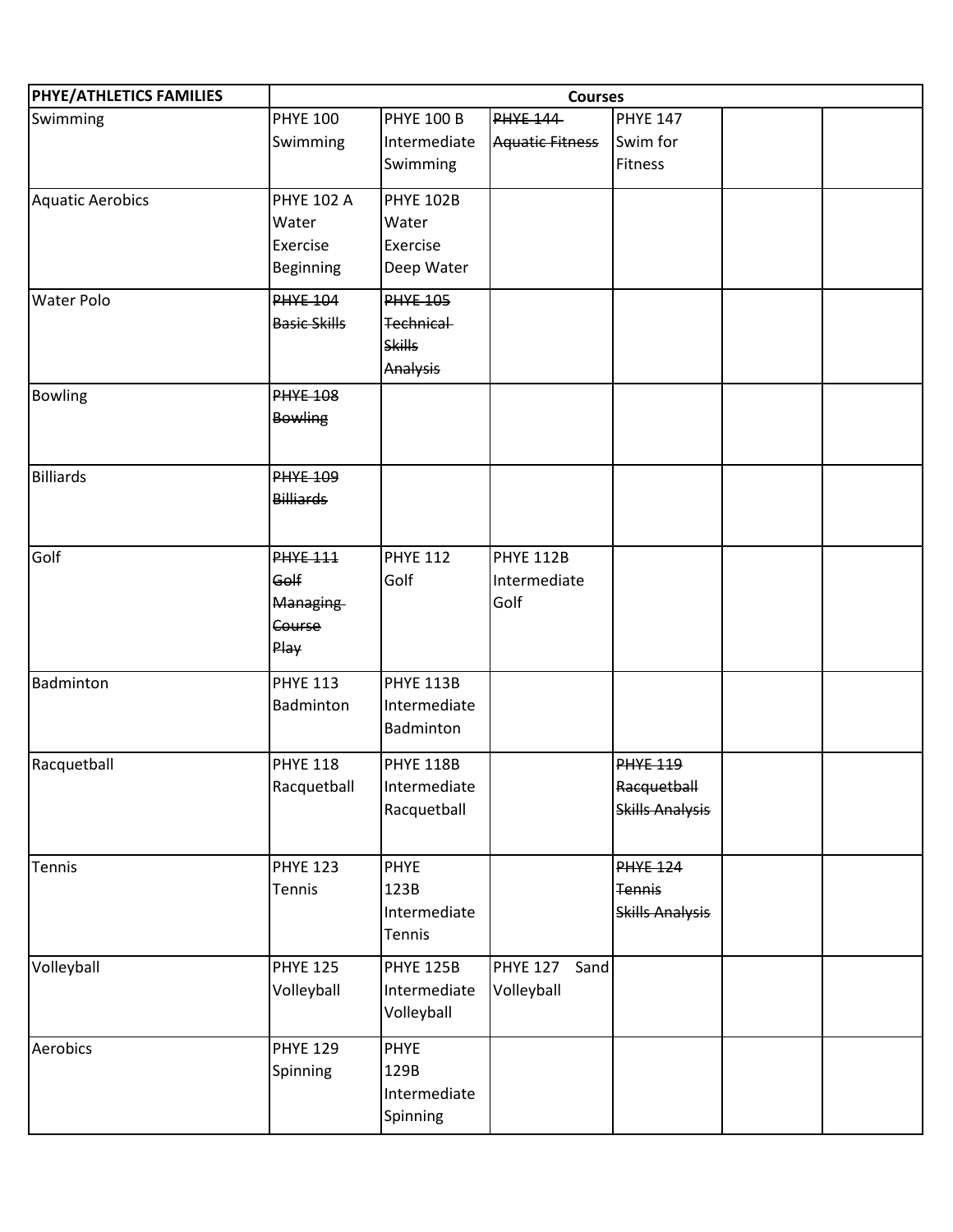| Yoga                     | <b>PHYE 130</b><br>Yoga                                     | <b>PHYE</b><br>130B<br>Intermediate<br>Yoga                                     |                                                |                                                            |  |
|--------------------------|-------------------------------------------------------------|---------------------------------------------------------------------------------|------------------------------------------------|------------------------------------------------------------|--|
| <b>Aerobic Arts</b>      | <b>PHYE 131</b><br>Cardio<br><b>Kick Boxing</b>             | <b>PHYE 131B</b><br>Intermediate<br>Cardio<br>Kickboxing                        | <b>PHYE 133</b><br><b>Body Sculpting</b>       | <b>PHYE 133 B</b><br>Intermediate<br><b>Body Sculpting</b> |  |
| Flexibility              | <b>PHYE 146</b><br>Fitness<br>Flexibility                   | <b>PHYE 146B</b><br>Intermediate<br><b>Fitness</b><br>Flexibility               | <b>PHYE 154</b><br><b>Mat Pilates</b>          | PHYE 154B<br>Intermediate<br><b>Mat Pilates</b>            |  |
| Assessment               | <b>PHYE 145</b><br><b>Fitness</b><br>Assessment             |                                                                                 |                                                |                                                            |  |
| Walking                  | <b>PHYE 148</b><br>Walking                                  | PHYE<br>148B<br>Intermediate<br>Walking for<br><b>Fitness</b>                   |                                                |                                                            |  |
| <b>Physical Fitness</b>  | <b>PHYE 149</b><br>Physical<br>Fitness                      | <b>PHYE 149B</b><br>Intermediate<br><b>Physical Fit</b><br>ness                 | <b>PHYE 103</b><br>Fitness for Life            | <b>PHYE 150</b><br>Triathlon<br><b>Training</b>            |  |
| <b>Weight Training</b>   | <b>PHYE 151</b><br>Weight<br><b>Training</b>                | <b>PHYE 151B</b><br>Intermediate<br>Weight<br><b>Training</b>                   | <b>PHYE 151C</b><br>Olympic Weight<br>Training |                                                            |  |
| <b>Strenght Training</b> | <b>PHYE 152</b><br>Strength<br>Training and<br>Conditioning | <b>PHYE 152B</b><br>IntermediateS<br>trength<br>Training<br>and<br>Conditioning |                                                |                                                            |  |
| <b>Team Sports</b>       | <b>PHYE 176</b><br><b>Team Sports</b>                       | <b>PHYE 176B</b><br>IntermediateT<br>eam Sports                                 |                                                |                                                            |  |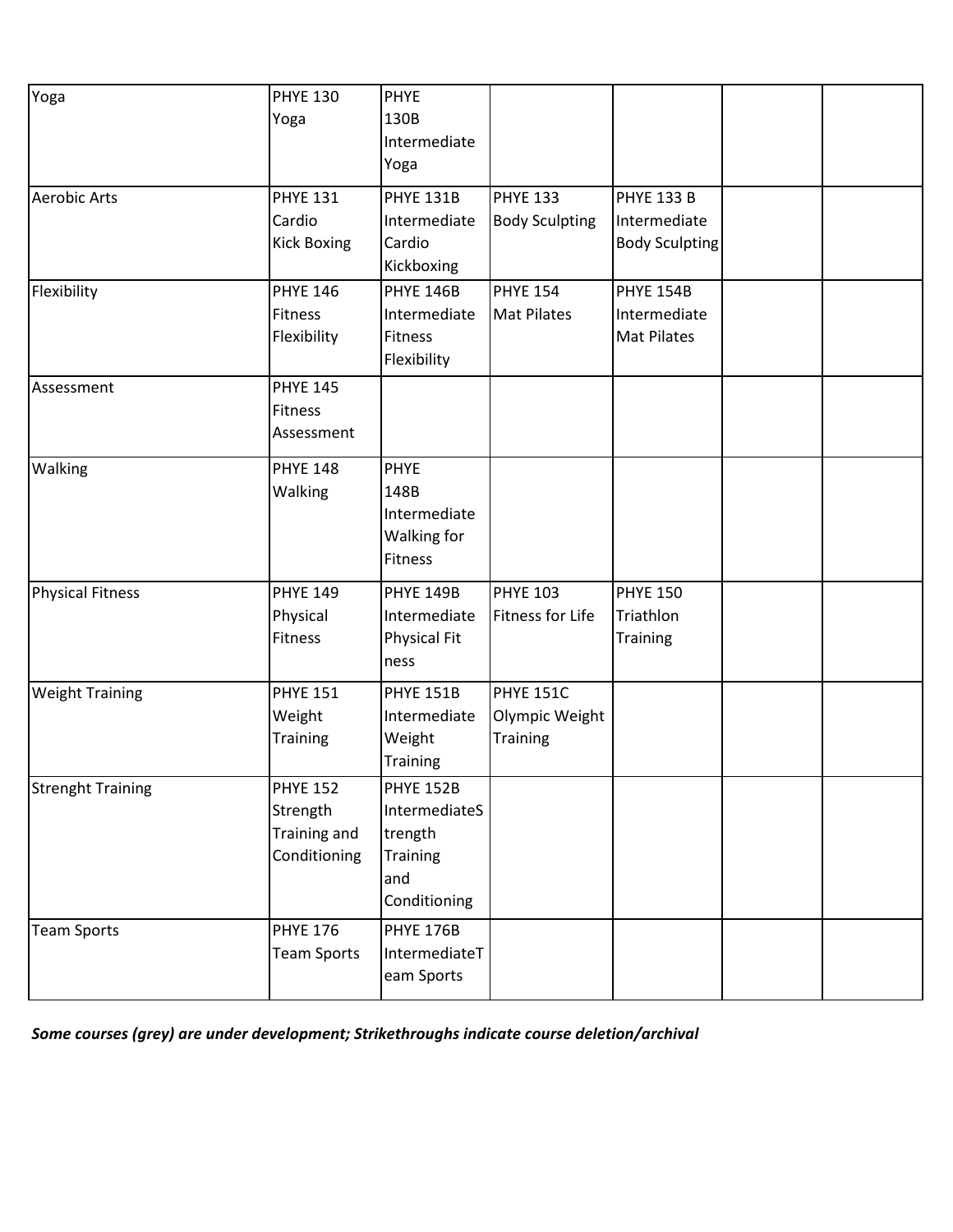| <b>THEATER FAMILIES</b>   | <b>Courses</b>            |                        |                 |                                                 |                                      |                 |                 |                 |  |  |
|---------------------------|---------------------------|------------------------|-----------------|-------------------------------------------------|--------------------------------------|-----------------|-----------------|-----------------|--|--|
| <b>Theater Production</b> | <b>THEA 151</b>           | <b>THEA 152</b>        | <b>THEA 154</b> | <b>THEA 156</b>                                 | <b>THEA 161</b>                      | THEA 162        | <b>THEA 163</b> |                 |  |  |
|                           | <b>Theater</b>            | Theater                | <b>Theater</b>  | <b>Theater</b>                                  | Summer                               | <b>Summer</b>   | Summer          |                 |  |  |
|                           | Production:               | Production:            | Production:     | Production:                                     | <b>Theater</b>                       | Theater         | Theater         |                 |  |  |
|                           | Contemporary              | <b>Young Audiences</b> | Repertory       | <b>Classical</b>                                | Workshop                             | Production      | Production      |                 |  |  |
|                           | <b>THEA 140</b>           | <b>THEA 141</b>        | <b>THEA 142</b> | THEA 143 Technical                              | THEA 144 Technical                   |                 |                 |                 |  |  |
| <b>Technical Theater</b>  | Technical                 | Stagecraft:            | Stagecraft:     | Theater in<br>Production: Lighting<br>and Sound | Theater in Production:<br>Production |                 |                 |                 |  |  |
|                           | Theater                   | Scenery and            | Costume and     |                                                 | Management                           |                 |                 |                 |  |  |
|                           | Laboratory                | Props                  | Makeup          |                                                 |                                      |                 |                 |                 |  |  |
|                           | THEA 153 Musical THEA 155 |                        | <b>MUSI 164</b> | MUSI 170                                        | MUSI 172                             |                 |                 |                 |  |  |
| <b>Musical Theater</b>    | Theater                   | Dance Theater          | Ensemble        | <b>Musical Theater</b>                          | <b>Musical Revue</b>                 |                 |                 |                 |  |  |
| Production                | Production:<br>Repertory  | Production             | Movement        | Performance                                     | Workshop                             |                 |                 |                 |  |  |
|                           | <b>THEA 122</b>           | <b>THEA 125</b>        |                 | THEA 130 Stage THEA 135 Stage                   | <b>THEA 210</b>                      | <b>THEA 215</b> | <b>THEA 220</b> | THEA 244        |  |  |
| <b>Acting Techniques</b>  | Improvisation             | Voice, Speech,         | Combat          | Movement                                        | Intermediate                         | Acting          | Professional    | Fundamentals of |  |  |
|                           |                           | and Text               |                 |                                                 | Acting                               | Shakespeare     | Acting          | Acting          |  |  |